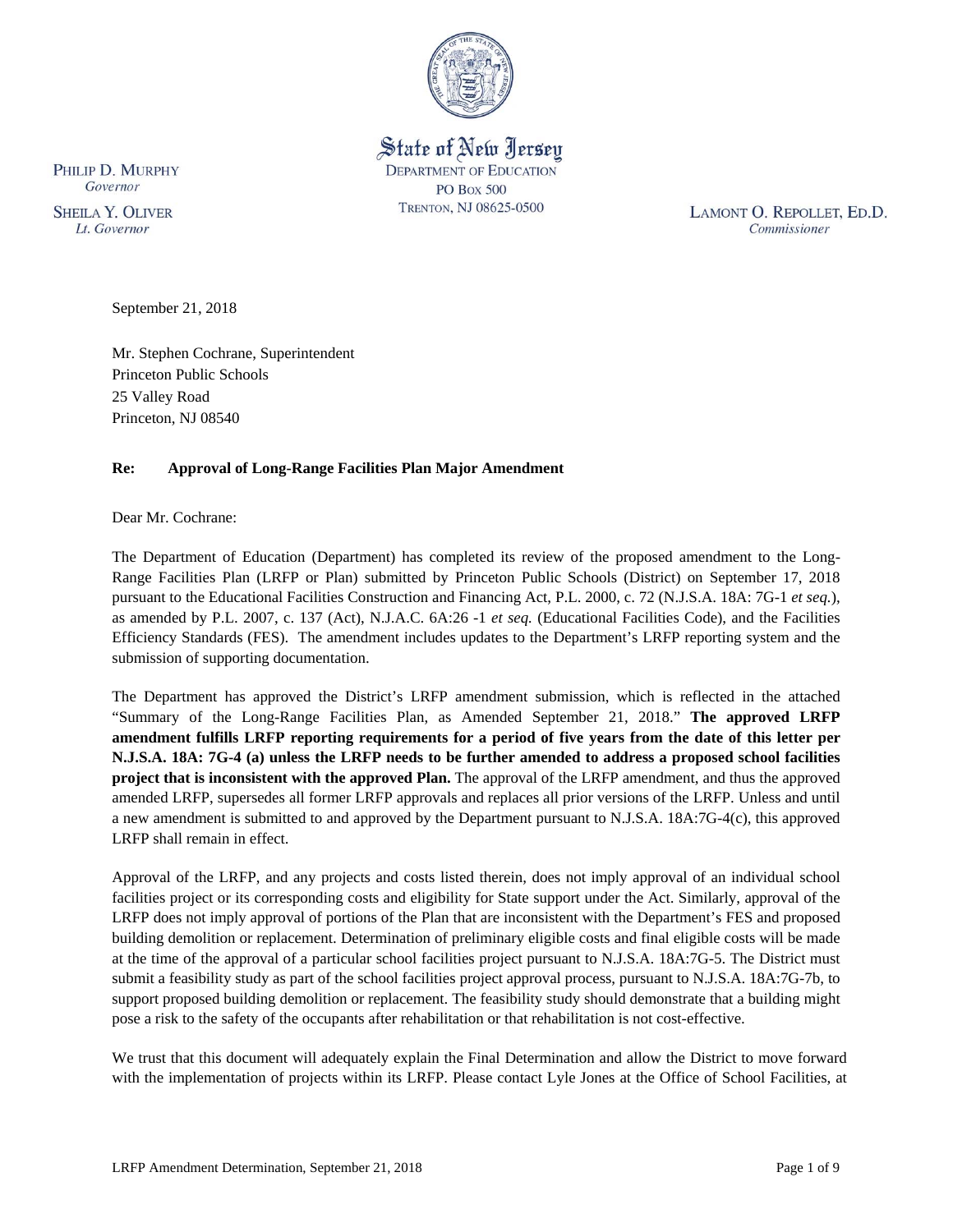telephone number (609) 376-3683 or email at lyle.jones@doe.nj.gov with any questions pertaining to project advancement.

Sincerely,

Susan Kuh

Director, Office of School Facilities Planning

Attachment

c: Bernard E. Piaia, Jr., Department of Education, Office of School Facilities Projects Lyle Jones, Department of Education, Office of School Facilities Projects Stephanie Kennedy, Princeton Public Schools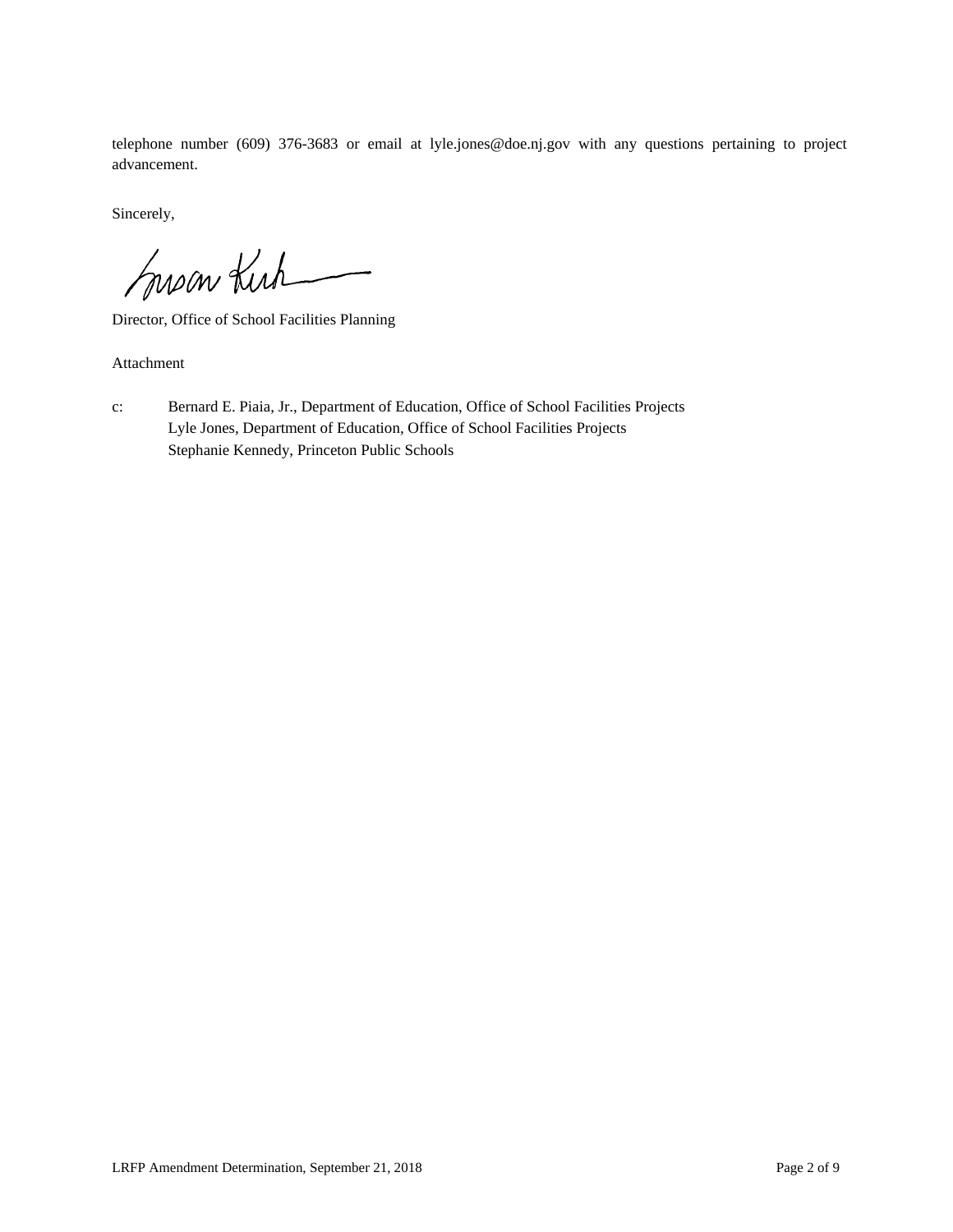# Princeton Public Schools

# **Summary of the Long-Range Facilities Plan, as Amended September 21, 2018**

The Department of Education (Department) has completed its review of the Long-Range Facilities Plan (LRFP or Plan) amendment submitted by the Princeton Public Schools (District) pursuant to the Educational Facilities Construction and Financing Act, P.L. 2000, c. 72 (N.J.S.A. 18A: 7G-1 *et seq.*), as amended by P.L. 2007, c. 137 (Act), N.J.A.C. 6A:26-1 et seq. (Educational Facilities Code), and the Facilities Efficiency Standards (FES).

The following provides a summary of the District's approved amended LRFP. The summary is based on the standards set forth in the Act, the Educational Facilities Code, the FES, and District-reported information in the Department's LRFP reporting system and supporting documentation. The referenced reports in *italic* text are standard reports available through the LRFP website.

# **1. Inventory Overview**

The District provides services for students in grades PK-12. The District is classified as a Regular Operating District (ROD) for funding purposes.

The District identified existing and proposed schools, sites, buildings, playgrounds, playfields, and parking lots in its LRFP. The number of existing and proposed district-operated schools and buildings are listed in Table 1. A detailed description of each asset can be found in the LRFP website reports titled *"Site Asset Inventory Report" and "School Asset Inventory Report."* Section 5 of this Summary lists work proposed for each school building.

#### **Table 1: Schools and District-Operated Instructional Buildings**

|                                                        | Existing | <b>Proposed</b> |
|--------------------------------------------------------|----------|-----------------|
| Total Number of Schools (assigned DOE school code)     |          |                 |
| Total Number of Instructional Buildings (in operation) |          |                 |

**As directed by the Department, incomplete school facilities projects that are under construction are represented as "existing" in the LRFP.** Applicable District projects that include new construction and/or the reconfiguration of existing program space are as follows: n/a.

Major conclusions are as follows:

- The District is proposing to increase the existing number of District-operated schools. A new school for grades 5-6 is proposed.
- The District is proposing to increase the existing number of District-owned or leased instructional buildings. A new building is proposed to support the new school.

**FINDINGS** The Department has determined that the proposed inventory is adequate for approval of the District's LRFP amendment. However, the LRFP determination does not imply approval of an individual school facilities project listed within the LRFP. The District must submit individual project applications for project approval. If building demolition or replacement is proposed, the District must submit a feasibility study, pursuant to N.J.S.A. 18A:7G-7b, as part of the application for the specific school facilities project.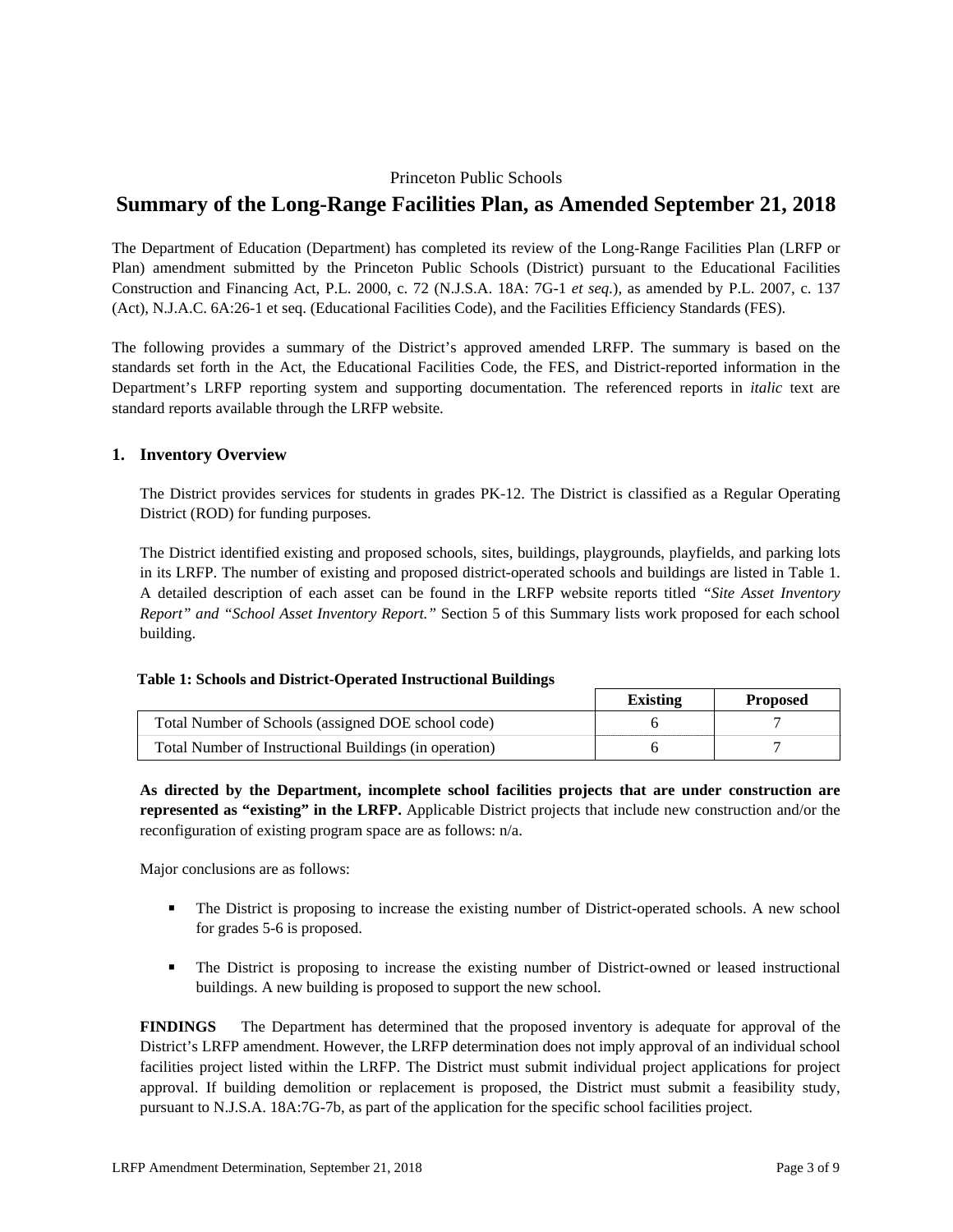# **2. PK-12 Enrollments**

The number of students, or "proposed enrollments," for five-year planning purposes was determined by the District on a district-wide and school level basis. Proposed district enrollments are based on a cohort-survival enrollment projection incorporating historic enrollments from 2012-17.

Existing and proposed enrollments are listed in Table 2. Detailed projection information can be found in the supporting document titled "*Princeton Public Schools Enrollment Projection 2018 Amendment."*

#### **Table 2: PK-12 Enrollment Comparison**

|                                                   | 2017-18<br><b>Enrollments</b> | <b>District Proposed</b><br><b>Enrollments</b> |
|---------------------------------------------------|-------------------------------|------------------------------------------------|
| Grades PK, including SE (excl. private providers) | 59                            | 61                                             |
| Grades K-5, including SE                          | 1.371                         | 1,584                                          |
| Grades 6-8, including SE                          | 727                           | 966                                            |
| Grades 9-12, including SE                         | 1.612                         | 1,687                                          |
| <b>District PK-12 Totals</b>                      | 3.769                         | 4.298                                          |

*"SE" = Special Education* 

**FINDINGS** The Department has determined that the District's proposed enrollments are supportable for approval of the District's LRFP amendment. The Department will require a current enrollment projection at the time an application for a school facilities project is submitted incorporating the District's most recent enrollments in order to verify that the LRFP's planned capacity continues to be appropriate.

#### **3. FES and District Practices Capacity**

The proposed room inventories for each school were analyzed to determine whether the LRFP provides adequate capacity for the proposed enrollments. Two capacity calculation methods, called *"FES Capacity"* and *"District Practices Capacity,"* were used to assess existing and proposed school capacity in accordance with the FES and District program delivery practices. A third capacity calculation, called *"Functional Capacity,"* determines Unhoused Students and potential State support for school facilities projects. Functional Capacity is analyzed in Section 4 of this Summary.

- *FES Capacity* only assigns capacity to pre-kindergarten *(if district-owned or operated),* kindergarten, general, and self-contained special education classrooms. No other room types are considered to be capacity-generating**.** Class size is based on the FES and is prorated for classrooms that are sized smaller than FES classrooms. FES Capacity is most accurate for elementary schools, or schools with non-departmentalized programs, in which instruction is "homeroom" based. This capacity calculation may also be accurate for middle schools depending upon the program structure. However, this method usually significantly understates available high school capacity since specialized spaces typically provided in lieu of general classrooms are not included in the capacity calculations.
- *District Practices Capacity* allows the District to include specialized room types in the capacity calculations and adjust class size to reflect actual practices. This calculation is used to review capacity and enrollment coordination for LRFP amendment approval.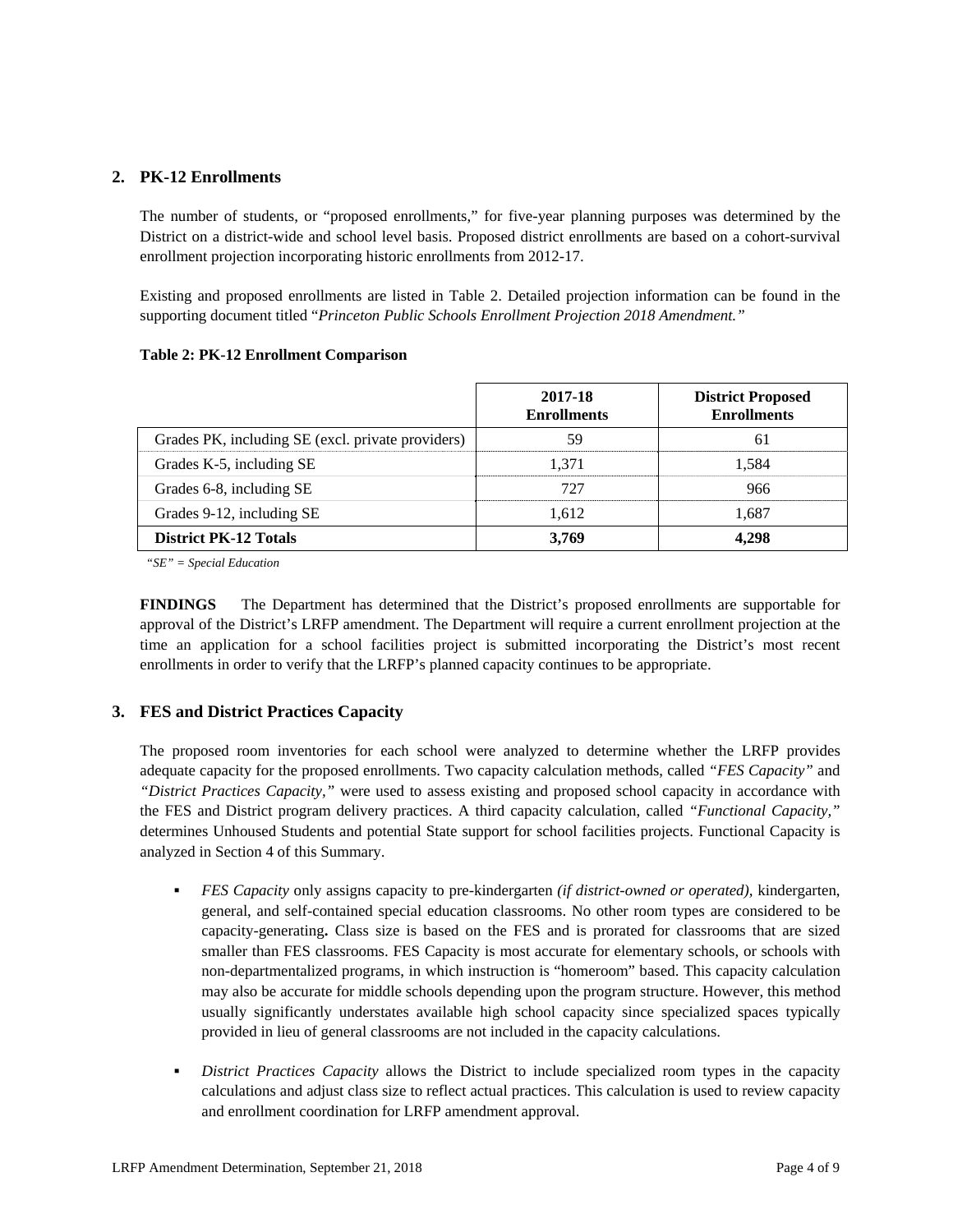A capacity utilization factor in accordance with the FES is included in both capacity calculations. A 90% capacity utilization rate is applied to classrooms serving grades K-8. An 85% capacity utilization rate is applied to classrooms serving grades 9-12. No capacity utilization factor is applied to preschool classrooms.

Table 3 provides a summary of proposed enrollments and District-wide capacities. Detailed information can be found in the LRFP website report titled "*FES and District Practices Capacity."*

|                        | <b>Proposed</b><br><b>Enrollment</b> | <b>Proposed</b><br><b>FES Capacity</b> | Deviation*  | <b>Proposed</b><br><b>District</b><br><b>Practices</b><br>Capacity | Deviation* |
|------------------------|--------------------------------------|----------------------------------------|-------------|--------------------------------------------------------------------|------------|
| Elementary (PK-5)      | 1,645                                | 1,585.26                               | $-59.74$    | 1,641.22                                                           | $-3.78$    |
| Middle $(6-8)$         | 966                                  | 758.82                                 | $-207.18$   | 961.88                                                             | $-4.12$    |
| High $(9-12)$          | 1,687                                | 952.73                                 | $-734.27$   | 1,713.60                                                           | 26.60      |
| <b>District Totals</b> | 4,298                                | 3,296.81                               | $-1,001.19$ | 4,316.70                                                           | 18.70      |

**Table 3 Proposed Enrollments and Capacity Summary**

*\* Positive numbers signify surplus capacity; negative numbers signify inadequate capacity. Negative values for District Practices capacity are acceptable if proposed enrollments do not exceed 100% capacity utilization.* 

Major conclusions are as follows:

- The District has adequately coordinated proposed school capacities and enrollments in the LRFP for grade groups with proposed new construction.
- Adequate justification has been provided by the District if capacity for a school with proposed work in the LRFP deviates from the proposed enrollments by more than 5%.

**FINDINGS** The Department has determined that proposed District capacity, in accordance with the proposed enrollments, is adequate for approval of the District's LRFP amendment. The Department will require a current enrollment projection at the time an application for a school facilities project is submitted, incorporating the District's most recent enrollments, in order to verify that the LRFP's planned capacity meets the District's updated enrollments.

#### **4. Functional Capacity and Unhoused Students Prior to Proposed Work**

*Functional Capacity* was calculated and compared to proposed enrollments to provide a preliminary estimate of Unhoused Students and new construction funding eligibility. Functional Capacity is the adjusted gross square feet of a school building *(total gross square feet minus excluded space)* divided by the minimum area allowance per Full-time Equivalent student for the grade level contained therein. Unhoused Students is the number of students projected to be enrolled in the District that exceeds the Functional Capacity of the District's schools pursuant to N.J.A.C.  $6A:26-2.2(c)$ .

*"Excluded Square Feet"* in the LRFP Functional Capacity calculation includes (1) square footage exceeding the FES for any pre-kindergarten, kindergarten, general education, or self-contained special education classroom; (2) grossing factor square footage *(corridors, stairs, mechanical rooms, etc.)* that exceeds the FES allowance,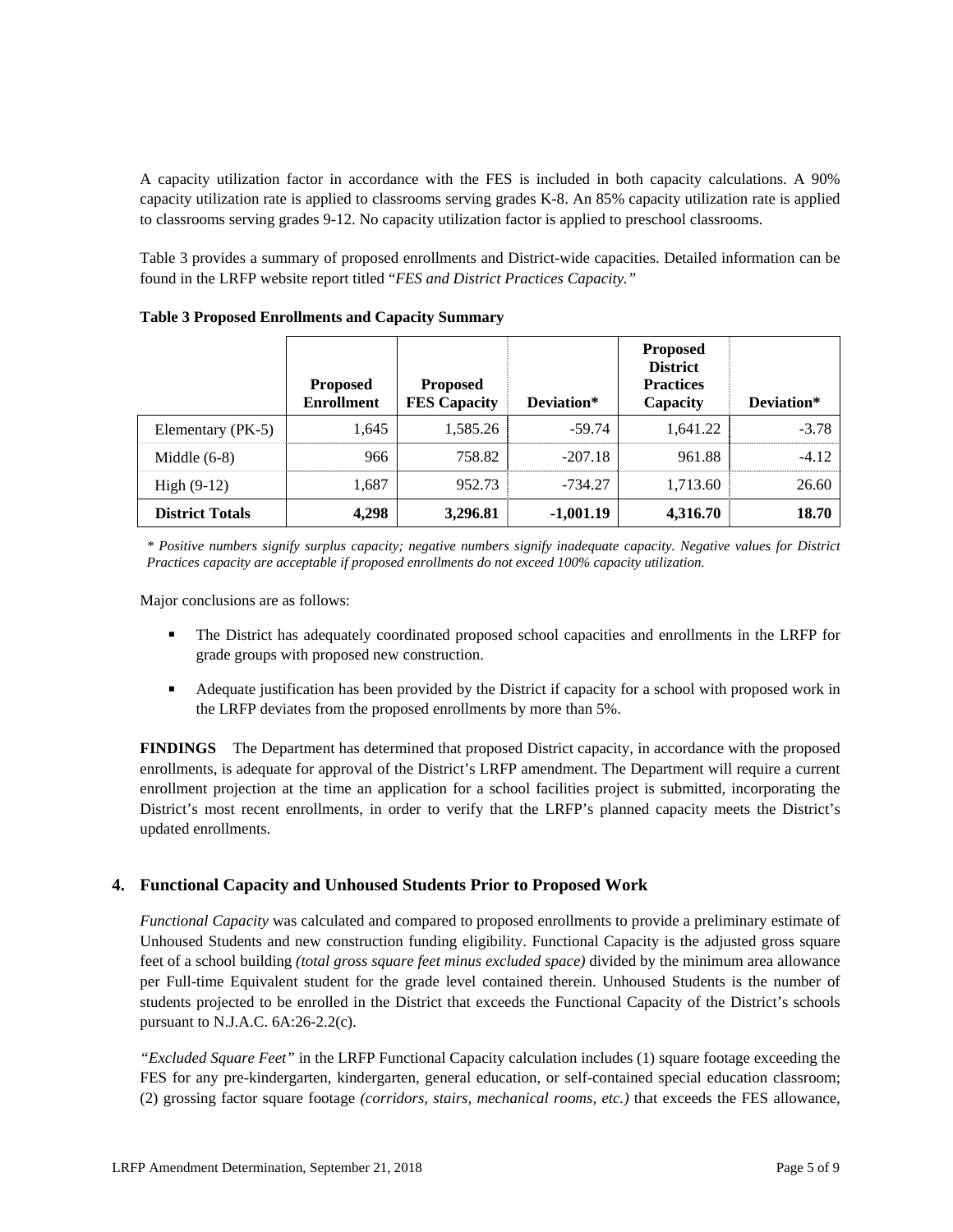and (3) square feet proposed to be demolished or discontinued from use. Excluded square feet may be revised during the review process for individual school facilities projects.

Table 4 provides a preliminary assessment of Functional Capacity, Unhoused Students, and Estimated Maximum Approved Area for the various grade groups in accordance with the FES. Detailed information concerning the calculation and preliminary excluded square feet for grades K-12 can be found in the LRFP website reports titled *"Functional Capacity and Unhoused Students*" and *"Functional Capacity Excluded Square Feet."* (Functional capacity for pre-kindergarten is calculated separately in conjunction with project applications addressing preschool needs.)

|                             |            | B          |                 |                |                          |
|-----------------------------|------------|------------|-----------------|----------------|--------------------------|
|                             |            | Estimated  |                 | D              | $E = C x D$              |
|                             | A          | Existing   | $C = A-B$       | Area           | <b>Estimated Maximum</b> |
| Proposed                    |            | Functional | Unhoused        | Allowance      | Approved Area for        |
|                             | Enrollment | Capacity   | <b>Students</b> | (gsf/students) | <b>Unhoused Students</b> |
| Elementary $(K-5)$          | 1,584      | 1,629.78   | 0.00            | 125.00         | 0.00                     |
| Middle $(6-8)$              | 966        | 985.29     | 0.00            | 134.00         | 0.00                     |
| High $(9-12)$               | 1,687      | 1,666.50   | 20.45           | 151.00         | 3,095.00                 |
| <b>District K-12 Totals</b> | 4,237      | 4.281.58   |                 |                |                          |

Major conclusions are as follows:

- The calculations for "Estimated Existing Functional Capacity" do not include incomplete school facilities projects that are under construction and/or funded by the New Jersey School Development Authority.
- The District, based on the preliminary LRFP assessment, has Unhoused Students for the following FES grade groups: 9-12.
- The District is not proposing to demolish or discontinue the use of existing district-owned instructional space. The Functional Capacity calculation excludes square feet proposed to be demolished or discontinued for the following FES grade groups: n/a.

**FINDINGS** Functional Capacity and Unhoused Students calculated in the LRFP are preliminary estimates. Justification for square footage in excess of the FES and the determination of additional excluded square feet, Preliminary Eligible Costs (PEC), and Final Eligible Costs (FEC) will be included in the review process for specific school facilities projects. A feasibility study undertaken by the District is required if building demolition or replacement is proposed per N.J.A.C. 6A:26-2.3(b)(10).

#### **5. Proposed Work**

The District was instructed to review the condition of its facilities and sites and to propose corrective *"system"* and *"inventory"* actions in its LRFP. *"System"* actions upgrade existing conditions without changing spatial configuration or size. Examples of system actions include new windows, finishes, and mechanical systems. *"Inventory"* actions address space problems by removing, adding, or altering sites, schools, buildings and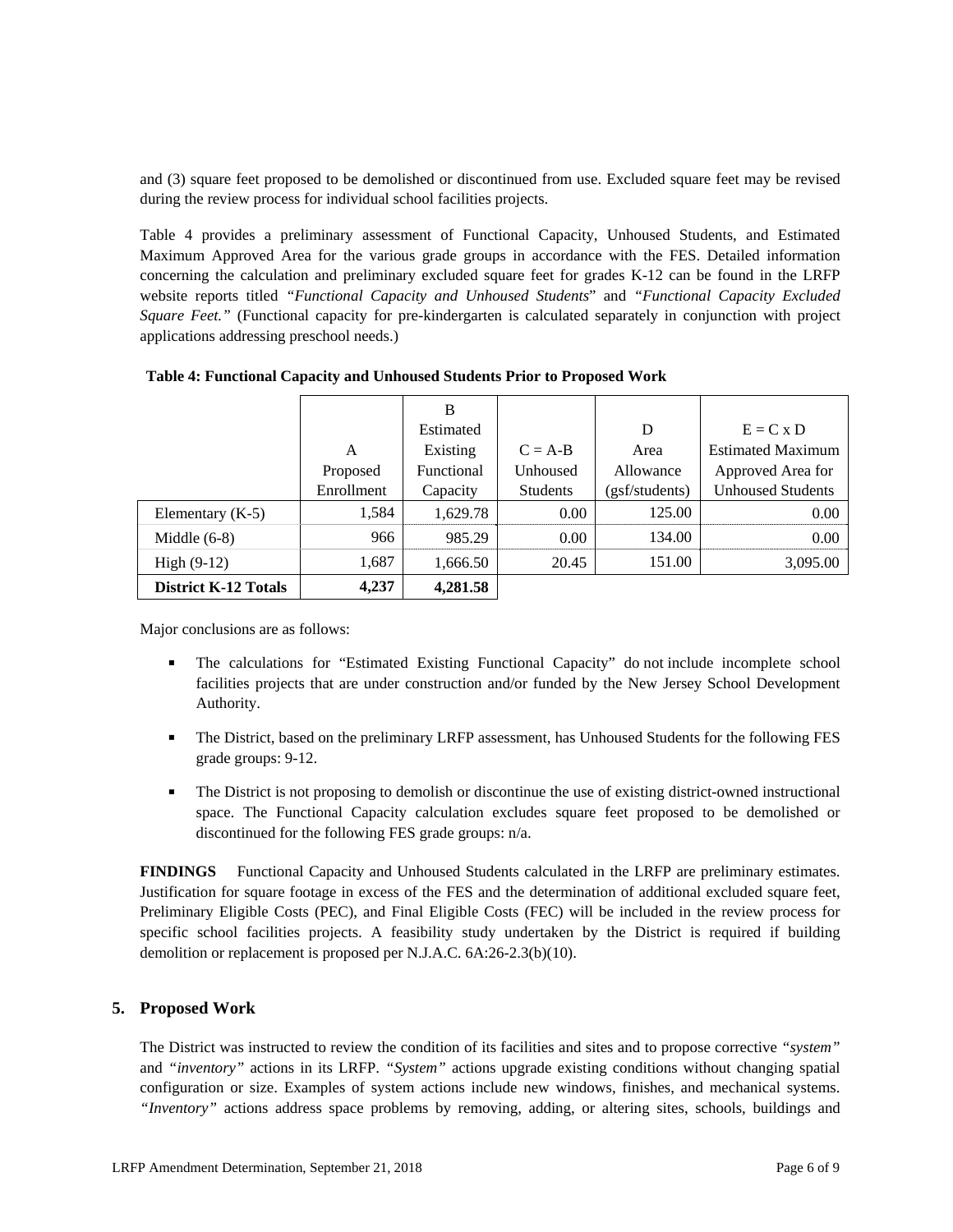rooms. Examples of inventory actions include building additions, the reconfiguration of existing walls, or changing room use.

Table 5 summarizes the type of work proposed in the District's LRFP for district-operated instructional buildings proposed to be maintained, acquired, or constructed new. Detailed information can be found in the LRFP system reports titled *"LRFP Inventory Actions Summary" and "Detailed Systems Actions."*

| <b>School Name</b>           | <b>Proposed</b><br><b>Grades</b> | <b>Proposed Scope of Work for</b><br><b>Instructional Buildings</b> |
|------------------------------|----------------------------------|---------------------------------------------------------------------|
| <b>Community Park School</b> | <b>PK-4</b>                      | Systems upgrades, program space<br>alterations, new construction    |
| Johnson Park School          | $PK-4$                           | Systems upgrades                                                    |
| Littlebrook School           | $K-4$                            | Systems upgrades                                                    |
| Riverside School             | $PK-4$                           | Systems upgrades                                                    |
| New School                   | $5-6$                            | New construction                                                    |
| John Witherspoon School      | $7 - 8$                          | Systems upgrades, program space<br>alterations                      |
| Princeton High School        | $9-12$                           | Systems upgrades, program space<br>alterations, new construction    |

**Table 5: Proposed Schools and Instructional Building Scope of Work** 

Major conclusions are as follows:

- The District has proposed systems upgrades in one or more instructional buildings.
- The District has proposed inventory changes, including new construction, in one or more instructional buildings.
- The District has not proposed new construction in lieu of rehabilitation in one or more instructional building.

Please note that costs represented in the LRFP are for capital planning purposes only. Estimated costs are not intended to represent preliminary eligible costs or final eligible costs of approved school facilities projects.

The Act (N.J.S.A. 18A:7G-7b) provides that all school facilities shall be deemed suitable for rehabilitation unless a pre-construction evaluation undertaken by the District demonstrates to the satisfaction of the Commissioner that the structure might pose a risk to the safety of the occupants even after rehabilitation or that rehabilitation is not cost-effective. Pursuant to N.J.A.C. 6A:26-2.3(b)(10), the Commissioner may identify school facilities for which new construction is proposed in lieu of rehabilitation for which it appears from the information presented that new construction is justified, provided, however, that for such school facilities so identified, the District must submit a feasibility study as part of the application for the specific school facilities project. The cost of each proposed building replacement is compared to the cost of additions or rehabilitation required to eliminate health and safety deficiencies and to achieve the District's programmatic model.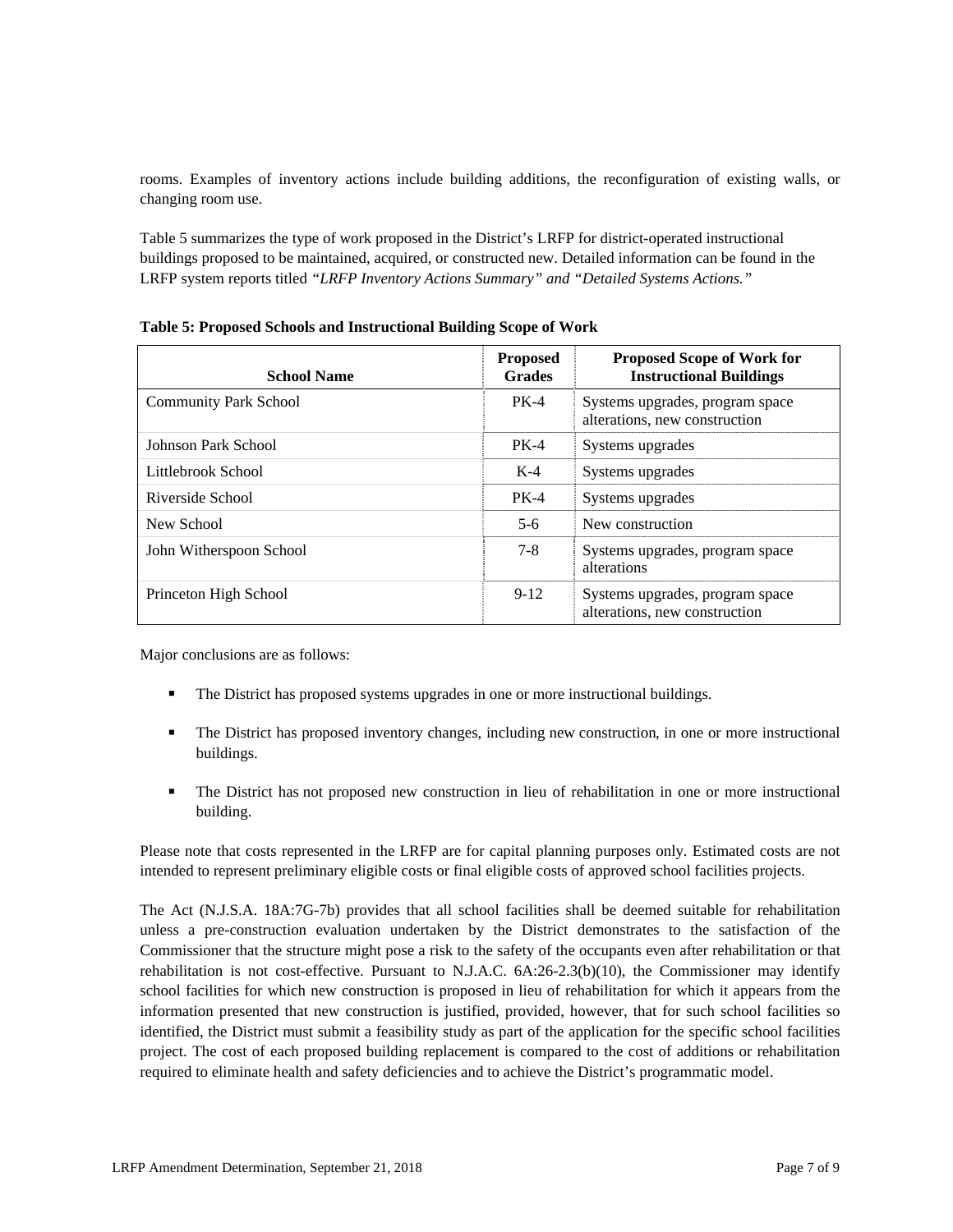Facilities used for non-instructional or non-educational purposes are ineligible for State support under the Act. However, projects for such facilities shall be reviewed by the Department to determine whether they are consistent with the District's LRFP and whether the facility, if it is to house students (full or part time) conforms to educational adequacy requirements. These projects shall conform to all applicable statutes and regulations.

**FINDINGS** The Department has determined that the proposed work is adequate for approval of the District's LRFP amendment. However, Department approval of proposed work in the LRFP does not imply that the District may proceed with a school facilities project. The District must submit individual project applications with cost estimates for Department project approval. Both school facilities project approval and other capital project review require consistency with the District's approved LRFP.

# **6. K-12 Functional Capacity and Unhoused Students After Completion of Proposed Work**

The *Functional Capacity* of the District's schools *after* completion of the scope of work proposed in the LRFP was calculated to highlight any remaining Unhoused Students. Table 6 provides a preliminary assessment. Detailed information concerning the calculation can be found in the website report titled *"Functional Capacity and Unhoused Students.*"

|                        | Estimated<br>Maximum<br>Approved<br>Area for<br>Unhoused | Total<br>Proposed | Proposed<br>Functional<br>Capacity<br>after | Proposed   | Unhoused<br><b>Students</b><br>after | Estimated<br>Maximum<br>Area for<br>Unhoused<br><b>Students</b> |
|------------------------|----------------------------------------------------------|-------------------|---------------------------------------------|------------|--------------------------------------|-----------------------------------------------------------------|
|                        | <b>Students</b>                                          | New GSF           | Construction                                | Enrollment | Construction                         | Remaining                                                       |
| Elementary $(K-5)$     | 0.00                                                     | 42,142            | 1,954.81                                    | 1,584.00   | 0.00                                 | 0.00                                                            |
| Middle $(6-8)$         | 0.00                                                     | 45,902            | 1,339.14                                    | 966.00     | 0.00                                 | 0.00                                                            |
| High $(9-12)$          | 3,095.00                                                 | 47,193            | 1,979.94                                    | 1,687.00   | 0.00                                 | 0.00                                                            |
| <b>District Totals</b> |                                                          | 135,237           | 5,272.99                                    | 4,237.00   |                                      |                                                                 |

**Table 6: K-12 Functional Capacity and Unhoused Students After Completion of Proposed Work** 

Major conclusions are as follows:

- New construction is proposed for the following FES grade groups: K-5, 6-8, 9-12.
- **Proposed new construction exceeds the estimated maximum area allowance for Unhoused Students** prior to the completion of the proposed work for the following grade groups: K-5, 6-8, 9-12.
- The District, based on the preliminary LRFP assessment, will not have Unhoused Students after completion of the proposed work.

**FINDINGS** The Functional Capacity and Unhoused Students calculated in the LRFP are preliminary estimates. Justification for square footage in excess of the FES and the determination of additional excluded square feet, Preliminary Eligible Costs (PEC), and Final Eligible Costs (FEC) will be included in the review process for specific school facilities projects.